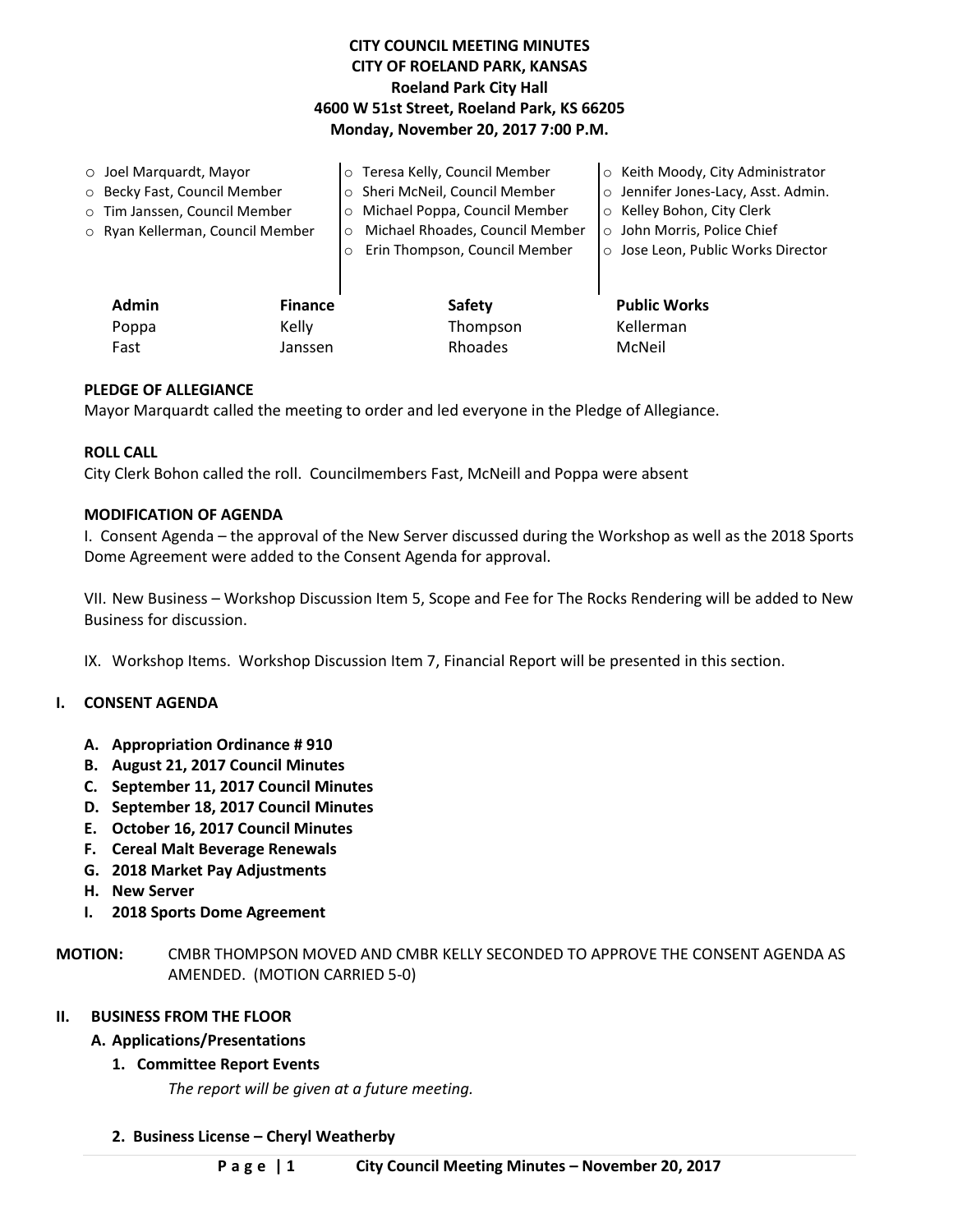City Clerk Bohon reported that the applicant Ms. Weatherby is in New Jersey and will be moving to Roeland Park. Her application is to perform acupuncture as a home-based business, an occupation that is not listed in the City Code. The application is very similar to a licensed massage therapist and staff has no concerns.

The realtor answered questions on behalf of the applicant. She said Ms. Weatherby has a home chosen in the city and the space to be utilized for her business will be minimal with the possibility of one or two employees being added in the future.

**MOTION:** CMBR JANSSEN MOVED AND CMBR THOMPSON SECONDED TO APPROVE THE BUSINESS LICENSE FOR CHERYL WEATHERBY AS AMENDED, THAT SHE IS A RESIDENT OF ROELAND PARK AND THAT SHE IS LICENSED WITH THE STATE OF KANSAS. (MOTION CARRIED 5-0)

## **III. MAYOR'S REPORT**

*No report was given.*

## **IV. COMMITTEE AND WORKSHOP REPORTS**

## **A. Workshop/Special Council Summary – November 6**

Ms. Jones-Lacy said CMBR Fast attached the summary report to the agenda packet.

### **V. REPORTS OF CITY LIAISONS**

## **A. MARC – First Tier Suburbs**

CMBR Kelly stated the last meeting was held on October 27 where there was a panel discussion on how to increase citizen engagement.

### **VI. UNFINISHED BUSINESS**

*There was no unfinished business to discuss.*

### **VII. NEW BUSINESS**

### **A. Approve Solar Panel Wells Drive**

Ms. Jones-Lacy stated that John Jacobson, the City's Building Official, reported at the last Council Workshop about the process they went through for the approval of the solar panels. It has been determined that they need to be approved by the Council per City code. The panels are already installed, but the resident is unable to use them without the approval.

CMBR Rhoades said he was not in agreement with the process, but it was not personal towards the homeowner.

**MOTION:** CMBR KELLY MOVED AND CMBR JANSSEN SECONDED TO APPROVE THE SOLAR SYSTEM LOCATED AT 4911 WELLS DRIVE, MEETING THE CRITERIA SPECIFIED IN CHAPTER 14-4-1403. (MOTION CARRIED 4-1 WITH CMBR RHOADES VOTING NO)

### **B. Approve Solar Panel Neosho**

**MOTION:** CMBR THOMPSON MOVED AND CMBR JANSSEN SECONDED TO APPROVE THE SOLAR SYSTEM LOCATED AT 4805 NEOSHO. (MOTION CARRIED 5-0)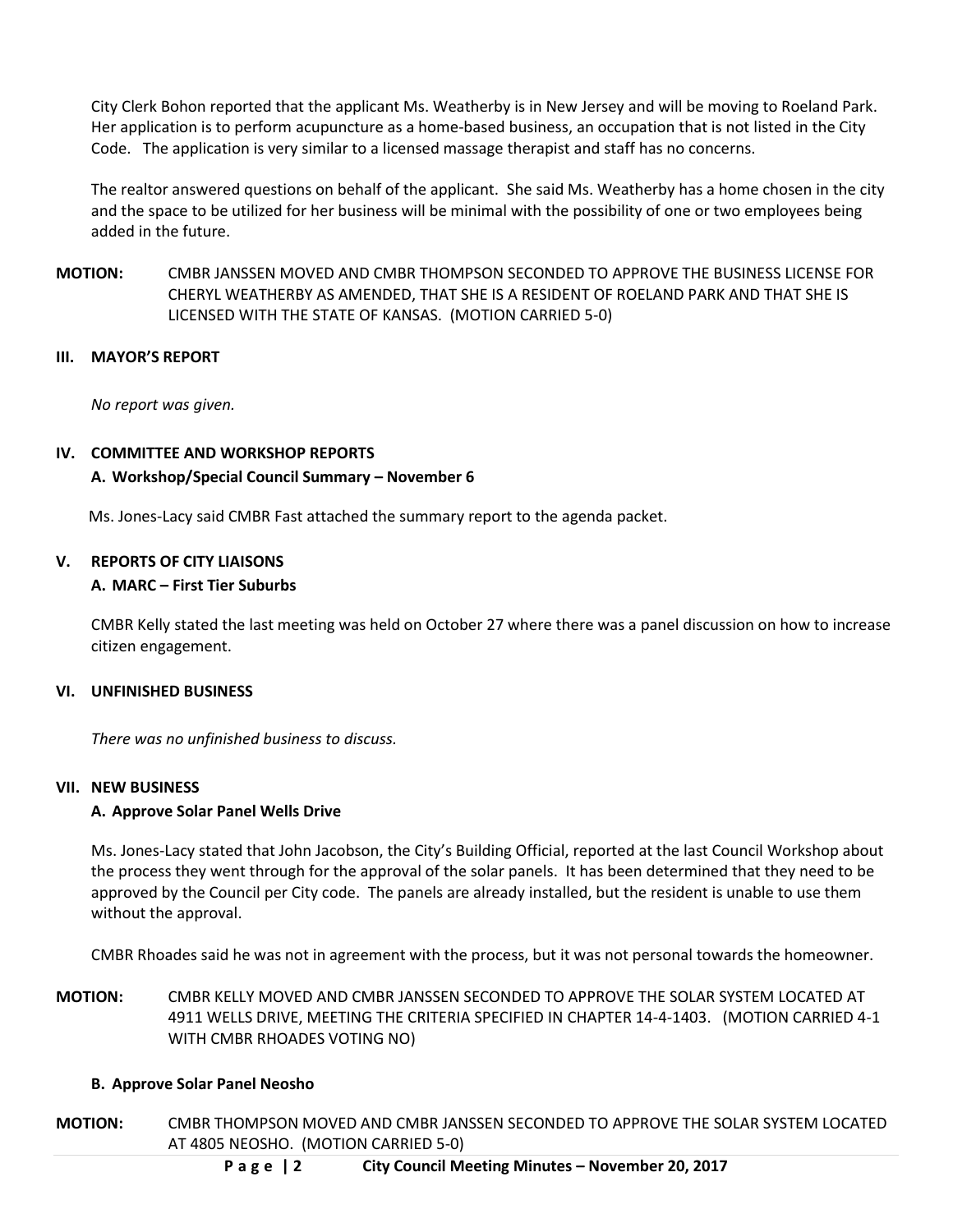### **C. Leasing Agent Agreement**

City Administrator Moody said this lease agreement is similar to the last time this space was available for rent. Mike Levitan and Hank Simpson from AREA Real Estate Advisors, LLC will act as broker to find a new tenant.

CMBR Janssen asked how the market is doing. Mr. Levitan replied the market is extremely robust and the space to be rented is of good quality it has a lot of selling points including the furniture. He said the City is at a good point for entering the market at this time.

Mr. Hank Simpson introduced himself to the Governing Body and thanked the City for the opportunity and is looking forward to bringing a tenant to the building and working with the prospective tenants.

## **MOTION:** CMBR KELLY MOVED AND CMBR THOMPSON SECONDED TO APPROVE AN AGREEMENT FOR LEASING AGENT SERVICES WITH AREA AND REAL ESTATE ADVISORS, LLC. (MOTION CARRIED 5-0)

### **D. Custodial Services City Hall**

City Clerk Bohon staff is asking the Governing Body to approve the contract with Riteway Maintenance & Supply who is the City's current custodial services company. This would be a two-year agreement with the option to renew in December of 2019.

## **MOTION:** CMBR JANSSEN MOVED AND CMBR KELLY SECONDED TO APPROVE THE BID FOR RIGHT WAY MAINTENANCE AND SUPPLY, LLC TO PROVIDE CUSTODIAL SERVICES FOR 2018-2019 FOR \$930 PER MONTH WITH THE OPTION TO RENEW ANNUALLY AFTER DECEMBER 2019. (MOTION CARRIED 5-0)

### **E. Committee Appointment and Reappointments**

City Clerk Bohon presented the list of current appointments and reappointments. She said that Emily Hage would be a new appointment to the Parks Board.

CMBR Thompson added they need more members on the Events Committee.

Mayor Marquardt said Mr. Tom Madigan, who is the current chair of the Board of Zoning Appeals, has resigned as he is an incoming Councilmember. He stated that another member has also resigned, so now there are two openings on the BZA Board. Mayor Marquardt would like to see the openings publicized for at least three weeks.

Mayor Marquardt also said he would like there to be a Workshop discussion of both the ward appointment and mayoral appointment processes.

There was majority consensus to discuss the appointment process at the next Workshop meeting.

## **MOTION:** CMBR THOMPSON MOVED AND CMBR KELLY SECONDED TO APPOINT AND REAPPOINT THE RESIDENTS LISTED IN THE ACTION ITEM. (MOTION CARRIED 5-0)

### **F. Discussion on Schedule for 2018 Community Forums**

CMBR Rhoades suggested not having a forum on January 29 unless there is a dire need for a particular item to be discussed with the community. He said they will have just seated the new Council and would like to allow them time to learn how to proceed with these.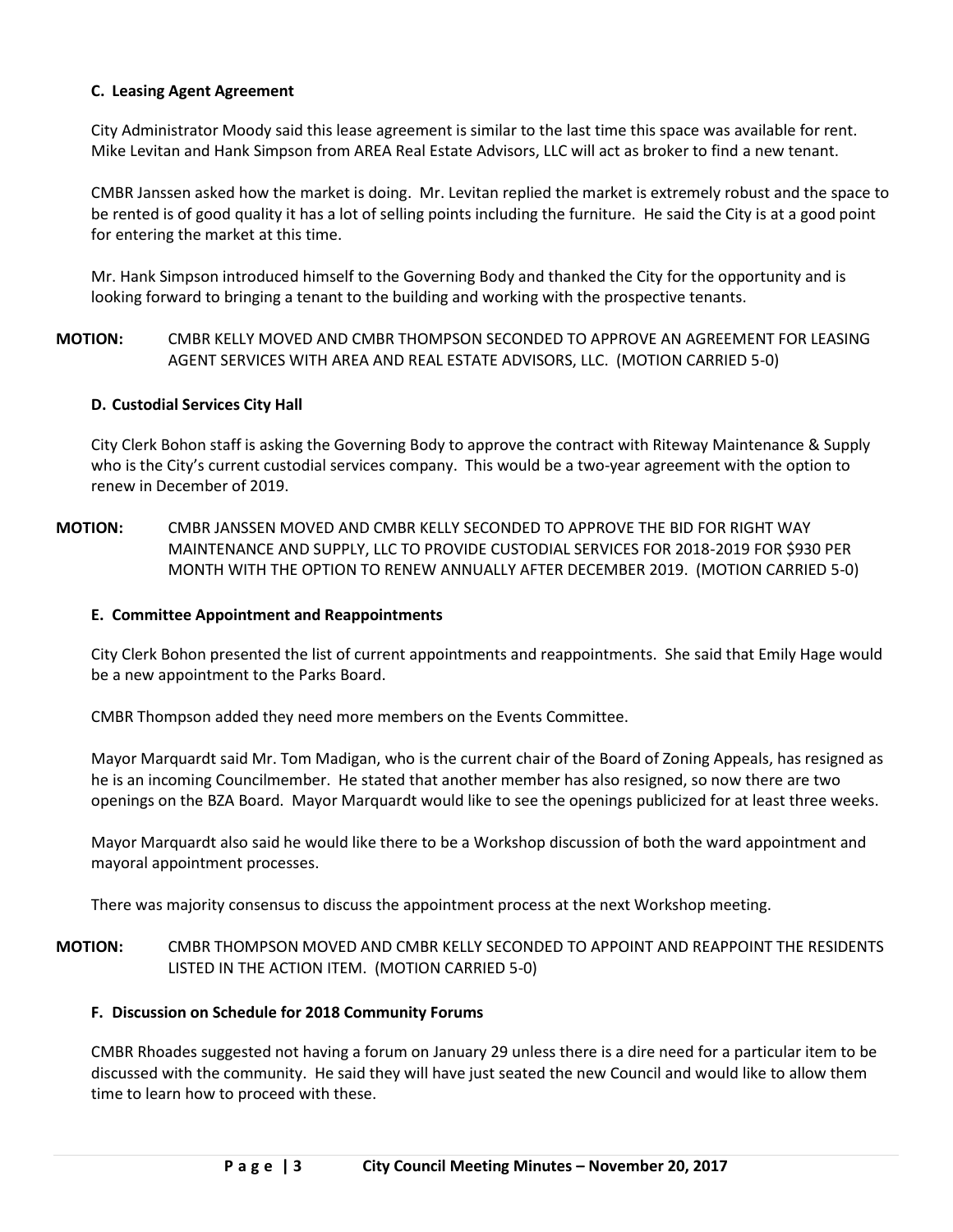CMBR Kellerman said he was hesitant about having a forum in January and did not believe it was part of the code that they had to have them.

CMBR Thompson said she did not have a strong feeling either way. She asked if the dates have already been reserved.

City Clerk Bohon said the Community Center has been reserved for the suggested dates as a placeholder.

CMBR Kelly said they should leave the dates in place as the Community Center gets booked up quickly and it is easier to cancel than to try to find a new space.

City Administrator Moody said the pool could be a topic for discussion.

CMBR Janssen said that Ward 2 is next in line to host the forum. He said he would reach out to the councilmember-elect with regard to the January 29<sup>th</sup> community forum.

## **MOTION:** CMBR JANSSEN MOVED AND CMBR KELLY SECONDED TO RESERVE THE 2018 COMMUNITY FORUM DATES AS SHOWN IN THE PACKET. (MOTION CARRIED 5-0)

## **G. Scope and Fee for The Rocks Rendering**

City Administrator Moody said the scope and fee is attached for a rendering of The Rocks. They believe this will help present what is anticipated to occur on all three of the lots. The cost for this is a fee of \$7,500. Because it will reflect buildings, which are not TIF reimbursable, City Attorney Maurer's opinion is the rendering cannot be paid for with TIF resources and would be paid for using funds identified as Professional Services in the General Fund.

Mayor Marquardt added that the rendering will be a bird's-eye view and will give a better understanding of the topography, the volumes of the buildings and how parking would fit on the site, and will include the views to downtown from a higher level. This was discussed at a Development Committee meeting and they think the rendering would be an advantage to selling the site, as a lot of people have a difficulty understanding how the site could be maximized and utilized as it stands today.

He said the contract for the rendering should state that it is to be of an aerial of the site looking northeast showing the full scope of the project with the downtown in the background.

They should also add to the contract that the City has the ability to make modifications to the rendering and update it with new development ideas. Mayor Marquardt said normally products of architectural services are the property of the architectural firm. He would like to see it stated that the City owns the renderings and can manipulate them for different development ideas in the future.

- **MOTION:** CMBR THOMPSON MOVED AND CMBR RHOADES SECONDED TO APPROVE THE SCOPE AND FEE FOR RENDERINGS OF THE PLANNED DEVELOPMENT OF THE ROCKS FOR MARKETING PURPOSES AS DETAILED IN THE PACKET. (MOTION CARRIED 5-0)
- **MOTION:** CMBR THOMPSON MOVED AND CMBR RHOADES SECONDED TO AMEND THE MOTION TO APPROVE THE AGREEMENT AS AMENDED WITH ITEM E UNDER SECTION 02 TO INCLUDE THE ANGLE, THE VIEW-SHED, WHAT IT INCLUDES AND HOW HIGH, AND THE ABILITY TO OWN AND AMEND THE RENDERING, AND THE QUALITY OF THE RENDERING AS IT RELATES TO THE EXAMPLES, NOT LIMITED TO THE AERIAL, BUT PROVIDES THE DETAILS OF CARS, WINDOWS, ET CETERA. (MOTION CARRIED 5-0)

### **VIII. ORDINANCES AND RESOLUTIONS**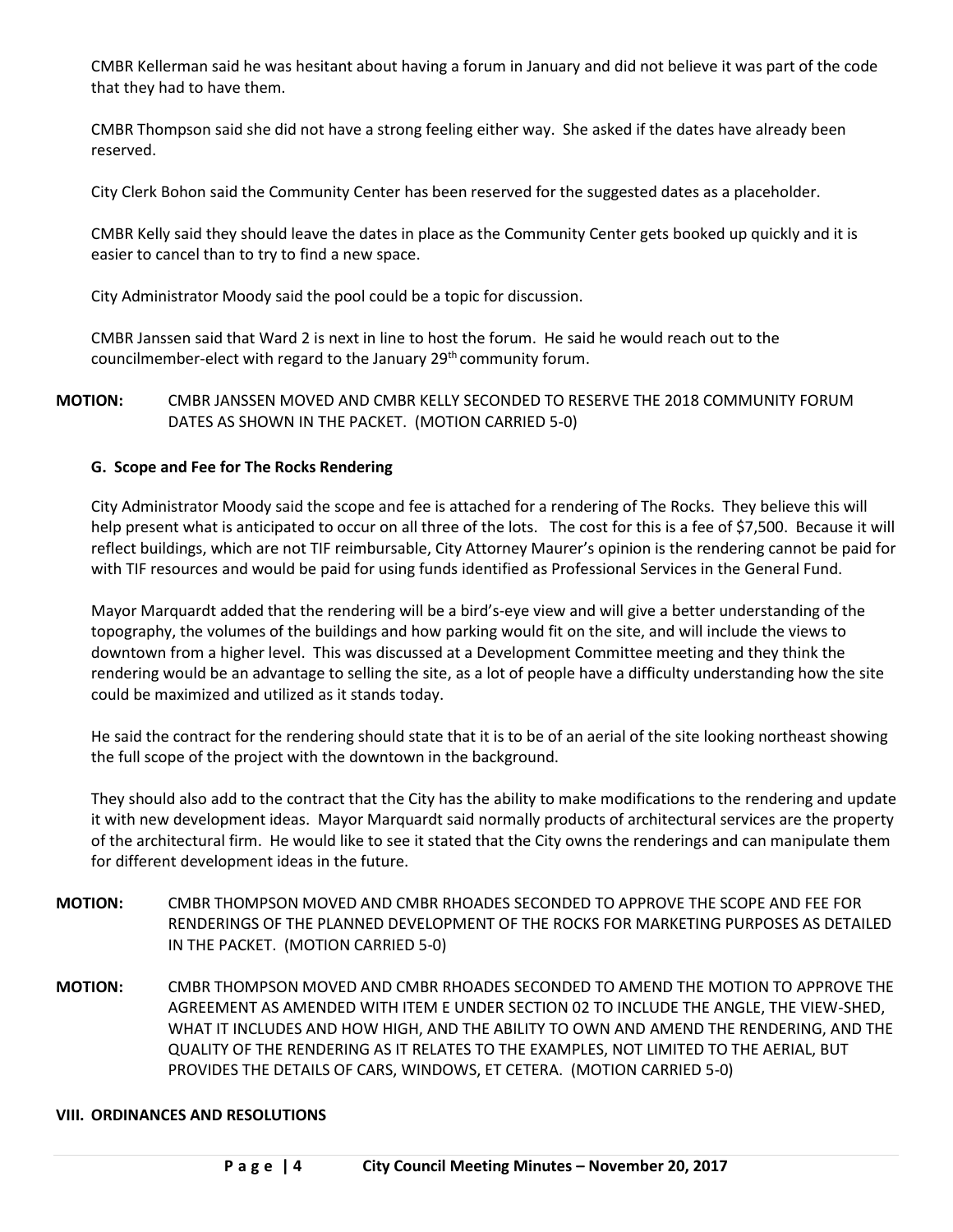**A. ORDINANCE NO. 958: RELATING TO NUISANCE CONDITIONS; AMENDING EXISTING ARTICLE 9 OF THE CODE OF THE CITY OF ROELAND PARK KANSAS; REPEALING EXISTING SECTION 8-402 OF THE CODE OF THE CITY OF ROELAND PARK, KANSAS; AMENDING SECTIONS 8-404, 8-405, AND 13-301 OF THE CODE OF THE CITY OF ROELAND PARK, KANSAS; AND ADDING NEW SECTIONS 8-904, 8-905, 8-906 AND 8-907 TO THE CODE OF THE CITY OF ROELAND PARK, KANSAS.**

Ms. Jones-Lacy provided the background stating this ordinance is to regulate overhanging shrubbery and trees in the right-of-way and over sidewalks and allows an enforcement mechanism where the City can abate those and assess property taxes to the homeowner if they do not pay it in advance.

CMBR Kelly asked if there was a process for hardship. Ms. Jones-Lacy said the Code Enforcement Officer tries to make personal contact with each person that he is attempting to cite or where he's trying to remedy a situation. He will work with the homeowners if they would like. He also leaves his phone number in the contact letter, and hopefully the person will reach out and they will work with them when they can.

**MOTION:** CMBR KELLY MOVED AND CMBR RHOADES SECONDED TO APPROVE ORDINANCE NO. 958, AN ORDINANCE RELATING TO NUISANCE CONDITIONS, AMENDING EXISTING ARTICLE 9 OF THE CODE OF THE CITY OF ROELAND PARK, KANSAS, AMENDING SECTIONS 8-404, 8-405, AND 13-301 OF THE CODE OF THE CITY OF ROELAND PARK, KANSAS, AND ADDING NEW SECTIONS 8-904, 8-905, 8-906, AND 8-907 TO THE CODE OF THE CITY OF ROELAND PARK, KANSAS, REPEALING SECTIONS 8-402. (MOTION CARRIED 5- 0)

# **B. ORDINANCE NO. 959 AN ORDINANCE AMENDING EXISTING SECTION 2-122 OF THE CODE OF THE CITY OF ROELAND PARK, KANSAS, RELATING TO DANGEROUS ANIMALS.**

Ms. Jones-Lacy said this ordinance is seeking to amend the insurance requirement for the keeping of a dangerous animal. After Council discussion, a range of insurance between \$50,000 and \$500,000 would be based on the judge's determination of the situation at hand, how pervasive the issue is, the damage of the bite, and the circumstances.

**MOTION:** CMBR KELLY MOVED AND CMBR THOMPSON SECONDED TO APPROVE ORDINANCE 959, AN ORDINANCE AMENDING EXISTING SECTION 2-122 OF THE CODE OF THE CITY OF ROELAND PARK, KANSAS RELATING TO DANGEROUS ANIMALS. (MOTION CARRIED 5-0)

# **C. ORDINANCE 960: AMENDING EXISTING SECTIONS 16-317 AND 16-319 OF THE CODE OF THE CITY OF ROELAND PARK, KANSAS TO ELIMINATE THE REDEVELOPMENT COMMITTEE; ALSO REPEALING EXISTING SECTION 16-320 OF THE CODE OF THE CITY OF ROELAND PARK, KANSAS.**

Ms. Jones-Lacy said this ordinance seeks to eliminate the Redevelopment Committee as a part of the development process in the Planning and Zoning Code.

**MOTION:** CMBR KELLY MOVED AND CMBR THOMPSON SECONDED TO APPROVE ORDINANCE 960, AN ORDINANCE AMENDING EXISTING SECTIONS 16-317 AND 16-319 OF THE CODE OF THE CITY OF ROELAND PARK, KANSAS TO ELIMINATE THE REDEVELOPMENT COMMITTEE, ALSO REPEALING EXISTING SECTION 16-320 OF THE CODE OF THE CITY OF ROELAND PARK, KANSAS. (MOTION CARRIED 5-0)

**D. ORDINANCE NO. 961 AN ORDINANCE AMENDING SPECIAL USE PERMIT REGULATIONS TO INCLUDE IN-HOME DAYCARE FACILITIES; AMENDING EXISTING SECTIONS 5-603, 5-604, 5-605, 16-313, 16-316, 16-318, 16-319, AND 16-322 OF THE CODE OF THE CITY OF ROELAND PARK, KANSAS.**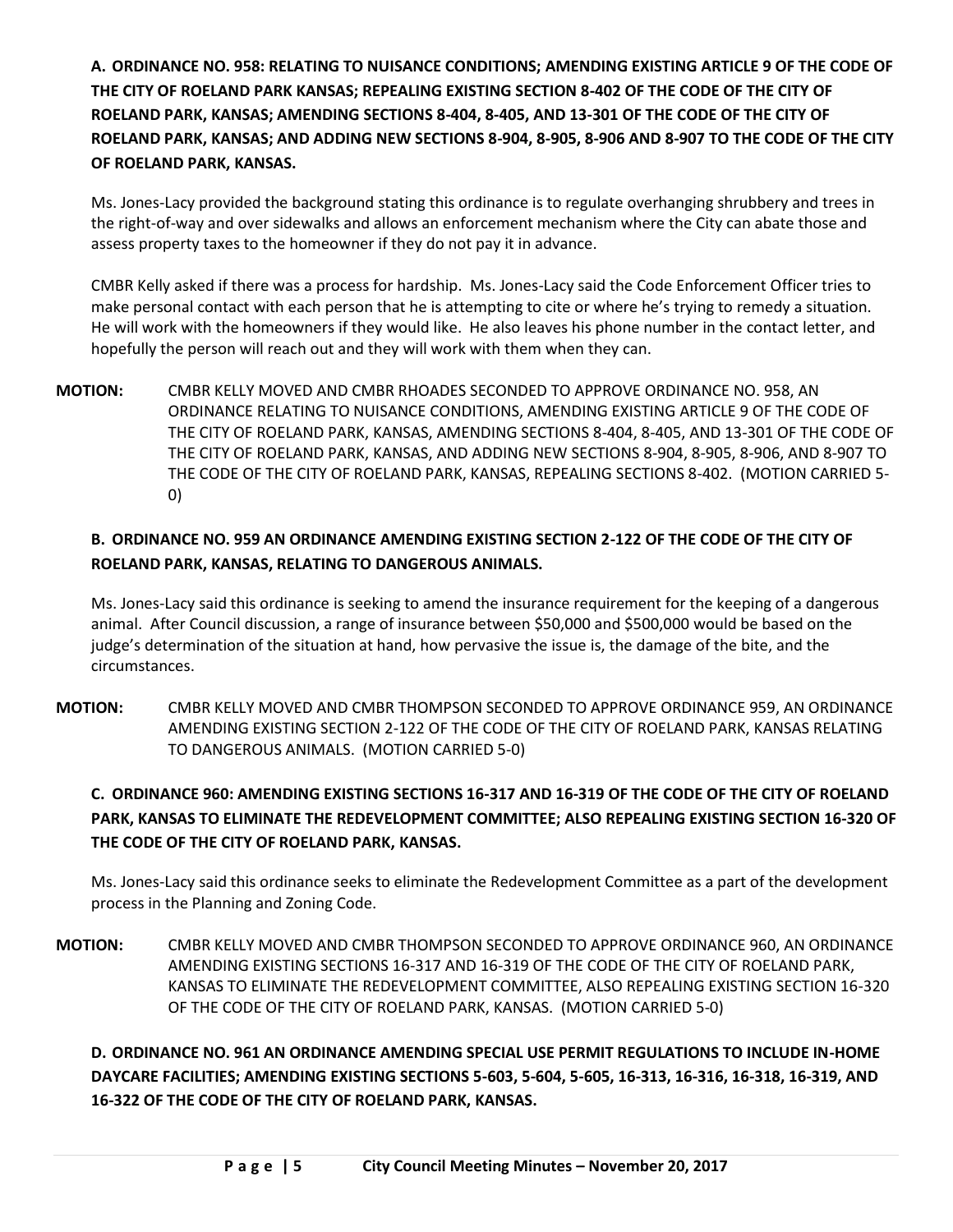Ms. Jones-Lacy said this ordinance was recommended by the Planning Commission and enacted to allow the home daycare facilities as they are not currently allowed in the City beyond a small number of children. This would put into place regulations that require a public hearing, notification of surrounding neighbors, and to receive approval from the Planning Commission. They must also be licensed with the state of Kansas and annually provide proof to the City of the state license in order to maintain their City business license.

CMBR Kellerman said he did not believe such an approval needs to go before the Planning Commission or that they even need a public hearing and the matter can come before the Council for approval. He asked why it would go before Planning Commission. He also said he would like to increase the minimum from three to five children in a home.

Ms. Jones-Lacy said with regard to operating in-home business is generally a zoning matters since it is in regards to single-family residential district asking for a business. This is the primary reason why it is placed in the planning and zoning code.

CMBR Thompson asked how many children require a state license. Ms. Jones-Lacy said that watching any amount of children other than your own for money is required by the state to be licensed. She did believe you could babysit one child not related to you without a license, but if you are running a business, then it needs to be licensed.

CMBR Kelly requested if they make the change up to five children, it does not preclude them from letting their neighbors know or from them being licensed.

**MOTION:** CMBR KELLERMAN MOVED AND CMBR JANSSEN SECONDED TO AMEND TO ALLOW UP TO FIVE CHILDREN IN AN IN-HOME DAYCARE AND THAT IT DOES NOT NEED TO GO BEFORE THE PLANNING COMMISSION. IF THE OWNER OF THE BUSINESS WOULD LIKE TO HAVE MORE THAN FIVE CHILDREN, THEN THEY NEED TO APPEAR BEFORE THE GOVERNING BODY FOR A SPECIAL USE PERMIT. (MOTION CARRIED 5-0)

### **IX. WORKSHOP ITEMS**

A. Financial Report (Workshop #7)

Ms. Jones-Lacy reported that key revenues, property taxes, sales and use taxes, franchise taxes are on target for the year and are either slightly above or at where they were anticipated.

Court fines are below target and are largely dependent upon who pays their fine. The judge has added a day court which should help increase fine revenues.

Revenues collected in the General Fund through September 2017 are at \$4.37 million.

License and permit revenues are up 26 percent from September of 2016 and building permits are up 37 percent.

Other Income in October show receipt of \$15,000 from cell tower leases.

On the investment side, the City has a total of \$7.68 million, which is up from the original \$2.4 million invested in 2015. To date, they have received \$52,825 in interest income.

Mayor Marquardt asked when the property value will be increased on the new development and they will start paying property taxes on that new development. Ms. Jones-Lacy said once the certificate of occupancy is issued, then the property is assessed and valued and taxes begin.

## **X. REPORTS OF CITY OFFICIALS**